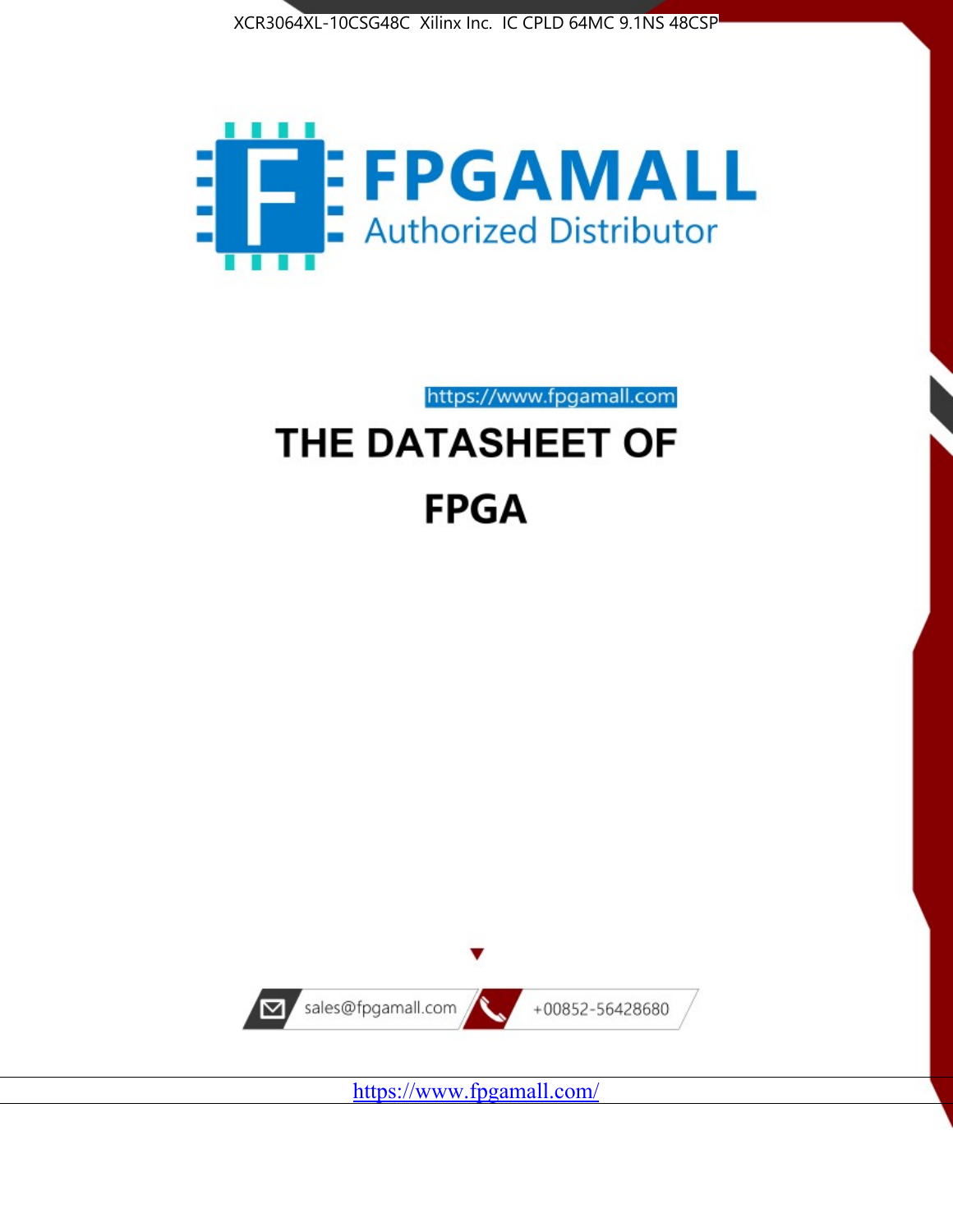# **SXXILINX®**

DS017 (v2.4) September 15, 2008 **Product Specification** 

# **XCR3064XL 64 Macrocell CPLD**

# **Features**

- Low power 3.3V 64 macrocell CPLD
- 5.5 ns pin-to-pin logic delays
- System frequencies up to 192 MHz
- 64 macrocells with 1,500 usable gates
- Available in small footprint packages
	- 44-pin VQFP (36 user I/O pins)
	- 48-ball CS BGA (40 user I/O pins)
	- 56-ball CP BGA (48 user I/O pins)
	- 100-pin VQFP (68 user I/O pins)
- Optimized for 3.3V systems
	- Ultra-low power operation
	- Typical Standby Current of 17 μA at 25**°**C
	- 5V tolerant I/O pins with 3.3V core supply
	- Advanced 0.35 micron five layer metal EEPROM process
	- Fast Zero Power CMOS design technology
	- 3.3V PCI electrical specification compatible outputs (no internal clamp diode on any input or I/O, no minimum clock input capacitance)
- Advanced system features
	- In-system programming
	- Input registers
	- Predictable timing model
	- Up to 23 available clocks per function block
	- Excellent pin retention during design changes
	- Full IEEE Standard 1149.1 boundary-scan (JTAG)
	- Four global clocks
	- Eight product term control terms per function block
- Fast ISP programming times
- Port Enable pin for dual function of JTAG ISP pins
- 2.7V to 3.6V supply voltage at industrial temperature range
- Programmable slew rate control per macrocell
- Security bit prevents unauthorized access
- Refer to XPLA3 family data sheet (**[DS012](http://www.xilinx.com/support/documentation/data_sheets/ds012.pdf)**) for architecture description

# **Description**

The CoolRunner™ XPLA3 XCR3064XL device is a 3.3V, 64-macrocell CPLD targeted at power sensitive designs that require leading edge programmable logic solutions. A total of four function blocks provide 1,500 usable gates. Pin-to-pin propagation delays are as fast as 5.5 ns with a maximum system frequency of 192 MHz.

# **TotalCMOS Design Technique for Fast Zero Power**

CoolRunner XPLA3 CPLDs offer a TotalCMOS solution, both in process technology and design technique. Xilinx employs a cascade of CMOS gates to implement its sum of products instead of the traditional sense amp approach. This CMOS gate implementation allows Xilinx to offer CPLDs that are both high performance and low power, breaking the paradigm that to have low power, you must have low performance. Refer to Figure 1 and Table 1 showing the I<sub>CC</sub> vs. Frequency of our XCR3064XL TotalCMOS CPLD (data taken with four resetable up/down, 16-bit counters at 3.3V, 25° C).



DS017\_01\_062502

*Figure 1:*  $I_{CC}$  vs. Frequency at  $V_{CC}$  = 3.3V, 25<sup>°</sup>C

|  |  | Table 1: $I_{CC}$ vs. Frequency (V <sub>CC</sub> = 3.3V, 25°C) |  |
|--|--|----------------------------------------------------------------|--|
|--|--|----------------------------------------------------------------|--|

| <b>Frequency</b><br>(MHz)    |       |      |     | 10   | 20   | 40   | 60    | 80    | 100   | 120   | 140   | 160   | 180   |
|------------------------------|-------|------|-----|------|------|------|-------|-------|-------|-------|-------|-------|-------|
| Typical I <sub>CC</sub> (mA) | 0.017 | J.24 | .09 | 2.15 | 4.28 | 8.50 | 12.85 | 16.80 | 20.80 | 25.72 | 29.89 | 33.53 | 36.27 |

© 2000–2008 Xilinx, Inc. All Xilinx trademarks, registered trademarks, patents, and disclaimers are as listed at **<http://www.xilinx.com/legal.htm>**. All other trademarks and registered trademarks are the property of their respective owners. All specifications are subject to change without notice.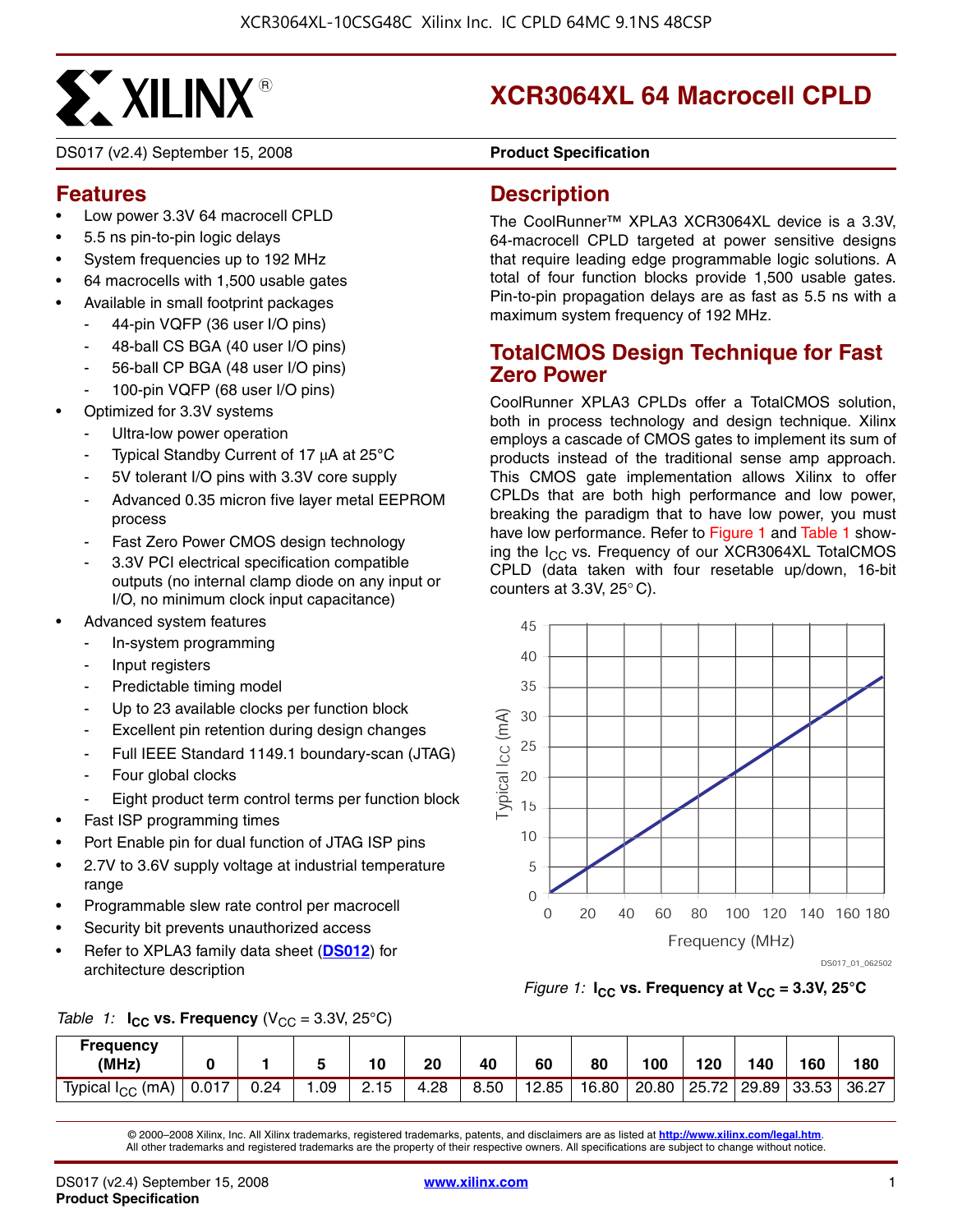# **DC Electrical Characteristics Over Recommended Operating Conditions**

| <b>Symbol</b>           | Parameter <sup>(1)</sup>             | <b>Test Conditions</b>                            | <b>Typical</b> | Min.                           | Max. | <b>Unit</b> |
|-------------------------|--------------------------------------|---------------------------------------------------|----------------|--------------------------------|------|-------------|
| $V_{OH}$ <sup>(2)</sup> | Output High voltage                  | $V_{\rm CC}$ = 3.0V to 3.6V, $I_{\rm OH}$ = -8 mA |                | 2.4                            |      | $\vee$      |
|                         |                                      | $V_{\rm CC}$ = 2.7V to 3.0V, $I_{\rm OH}$ = -8 mA |                | 2.0                            |      | V           |
|                         |                                      | $I_{OH} = -500 \mu A$                             |                | 90%<br>$V_{CC}$ <sup>(3)</sup> |      | V           |
| $V_{OL}$                | Output Low voltage for 3.3V outputs  | $I_{\Omega I} = 8 \text{ mA}$                     |                | ۰                              | 0.4  | $\vee$      |
| $I_{IL}$ <sup>(4)</sup> | Input leakage current                | $V_{IN}$ = GND or $V_{CC}$ to 5.5V                |                | $-10$                          | 10   | μA          |
| $I_{\text{IH}}^{(4)}$   | I/O High-Z leakage current           | $V_{IN}$ = GND or $V_{CC}$ to 5.5V                |                | $-10$                          | 10   | μA          |
| $I_{\text{CCSB}}^{(8)}$ | Standby current                      | $V_{\text{CC}} = 3.6V$                            | 24.5           | ۰                              | 100  | μA          |
| $I_{\rm CC}$            | Dynamic current <sup>(5,6)</sup>     | $f = 1$ MHz                                       |                | ۰                              | 0.75 | mA          |
|                         |                                      | $f = 50$ MHz                                      |                | ۰                              | 15   | mA          |
| $C_{IN}$                | Input pin capacitance $(7)$          | $f = 1$ MHz                                       |                |                                | 8    | pF          |
| $C_{CLK}$               | Clock input capacitance $(7)$        | $f = 1$ MHz                                       |                | ۰                              | 12   | pF          |
| C <sub>I/O</sub>        | $I/O$ pin capacitance <sup>(7)</sup> | $f = 1$ MHz                                       |                |                                | 10   | pF          |

**Notes:** 

1. See the CoolRunner XPLA3 family data sheet (**[DS012](http://www.xilinx.com/support/documentation/data_sheets/ds012.pdf)**) for recommended operating conditions.

2. See Figure 2 for output drive characteristics of the XPLA3 family.

3. This parameter guaranteed by design and characterization, not by testing.

4. Typical leakage current is less than 1 μA.

5. See Table 1, and Figure 1 for typical values.

6. This parameter measured with a 16-bit, resetable up/down counter loaded into every function block, with all outputs disabled and unloaded. Inputs are tied to  $V_{CC}$  or ground. This parameter guaranteed by design and characterization, not testing.

7. Typical values, not tested.

8. Typical value at 70°C.



*Figure 2:* **Typical I/V Curve for the CoolRunner XPLA3 Family, 25°C**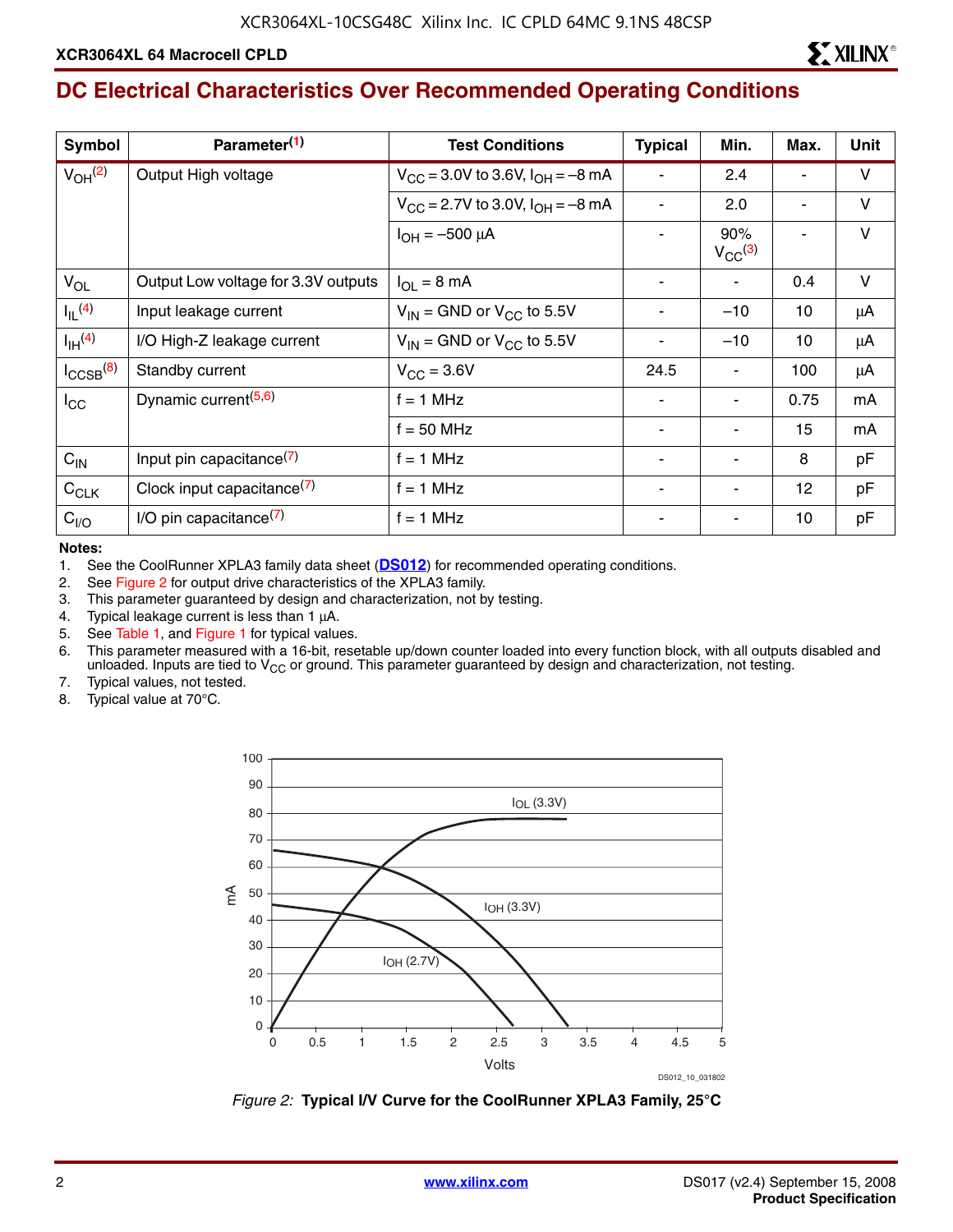

# **AC Electrical Characteristics Over Recommended Operating Conditions**

|                                    |                                                     |                          | -6                       |                          | $-7$                     |                          | $-10$                    |             |
|------------------------------------|-----------------------------------------------------|--------------------------|--------------------------|--------------------------|--------------------------|--------------------------|--------------------------|-------------|
| <b>Symbol</b>                      | Parameter <sup>(1,2)</sup>                          | Min.                     | Max.                     | Min.                     | Max.                     | Min.                     | Max.                     | <b>Unit</b> |
| $T_{PD1}$                          | Propagation delay time (single p-term)              |                          | 5.5                      | ÷,                       | 7.0                      | ۳                        | 9.1                      | ns          |
| T <sub>PD2</sub>                   | Propagation delay time (OR array) <sup>(3)</sup>    | ٠                        | 6.0                      | $\overline{\phantom{0}}$ | 7.5                      | $\frac{1}{2}$            | 10.0                     | ns          |
| $T_{CO}$                           | Clock to output (global synchronous pin clock)      | $\overline{a}$           | 4.0                      | ÷,                       | 5.0                      | ۰                        | 6.5                      | ns          |
| $T_{\text{SUF}}$                   | Setup time (fast input register)                    | 2.5                      | $\overline{\phantom{0}}$ | 2.5                      | $\overline{\phantom{a}}$ | 3.0                      | $\overline{\phantom{0}}$ | ns          |
| $T_{\text{SU1}}^{(4)}$             | Setup time (single p-term)                          | 3.5                      | ÷,                       | 4.3                      | ٠                        | 5.4                      | -                        | ns          |
| $T_{\scriptstyle\text{SU2}}$       | Setup time (OR array)                               | 4.0                      | $\overline{\phantom{a}}$ | 4.8                      | $\overline{\phantom{a}}$ | 6.3                      | -                        | ns          |
| $T_H^{(4)}$                        | Hold time                                           | $\mathbf 0$              | ۰                        | $\mathbf 0$              |                          | $\mathbf 0$              | -                        | ns          |
| $T_{WLH}$ <sup>(4)</sup>           | Global Clock pulse width (High or Low)              | 2.5                      | ä,                       | 3.0                      | $\overline{\phantom{a}}$ | 4.0                      | $\overline{\phantom{0}}$ | ns          |
| $T_{PLH}$ <sup>(4)</sup>           | P-term clock pulse width                            | 4.0                      | $\overline{\phantom{0}}$ | 5.0                      | $\blacksquare$           | 6.0                      | -                        | ns          |
| <b>TAPRPW</b>                      | Asynchronous preset/reset pulse width (High or Low) | 4.0                      | $\blacksquare$           | 5.0                      | $\blacksquare$           | 6.0                      | ٠                        | ns          |
| $T_R^{(4)}$                        | Input rise time                                     | $\overline{\phantom{a}}$ | 20                       | $\overline{\phantom{0}}$ | 20                       | $\overline{\phantom{a}}$ | 20                       | ns          |
| $T_1$ <sup>(4)</sup>               | Input fall time                                     | $\blacksquare$           | 20                       | $\overline{\phantom{0}}$ | 20                       | $\blacksquare$           | 20                       | ns          |
| f <sub>SYSTEM</sub> <sup>(4)</sup> | Maximum system frequency                            | $\blacksquare$           | 192                      | $\overline{\phantom{0}}$ | 119                      | L.                       | 95                       | <b>MHz</b>  |
| T <sub>CONFIG</sub> <sup>(4)</sup> | Configuration time <sup>(5)</sup>                   |                          | 60                       | ٠                        | 60                       | $\blacksquare$           | 60                       | μs          |
| $T_{INIT}$ <sup>(4)</sup>          | ISP initialization time                             | $\blacksquare$           | 60                       | $\overline{\phantom{0}}$ | 60                       | $\overline{\phantom{a}}$ | 60                       | μs          |
| $T_{POE}$ <sup>(4)</sup>           | P-term OE to output enabled                         | ٠                        | 7.5                      | ٠                        | 9.3                      | ٠                        | 11.2                     | ns          |
| $T_{\text{POD}}^{(4)}$             | P-term OE to output disabled $(6)$                  | ٠                        | 7.5                      | $\overline{\phantom{0}}$ | 9.3                      | $\blacksquare$           | 11.2                     | ns          |
| $T_{PCO}$ <sup>(4)</sup>           | P-term clock to output                              |                          | 7.0                      | $\overline{\phantom{0}}$ | 8.3                      | ۳                        | 10.7                     | ns          |
| T <sub>PAO</sub> <sup>(4)</sup>    | P-term set/reset to output valid                    | ۰                        | 8.0                      | ÷,                       | 9.3                      | $\blacksquare$           | 11.2                     | ns          |

**Notes:** 

1. Specifications measured with one output switching.

2. See the CoolRunner XPLA3 family data sheet (**[DS012](http://www.xilinx.com/support/documentation/data_sheets/ds012.pdf)**) for recommended operating conditions.

3. See Figure 4 for derating.

4. These parameters guaranteed by design and/or characterization, not testing.

5. Typical current draw during configuration is 6 mA at 3.6V.

6. Output  $C_L = 5$  pF.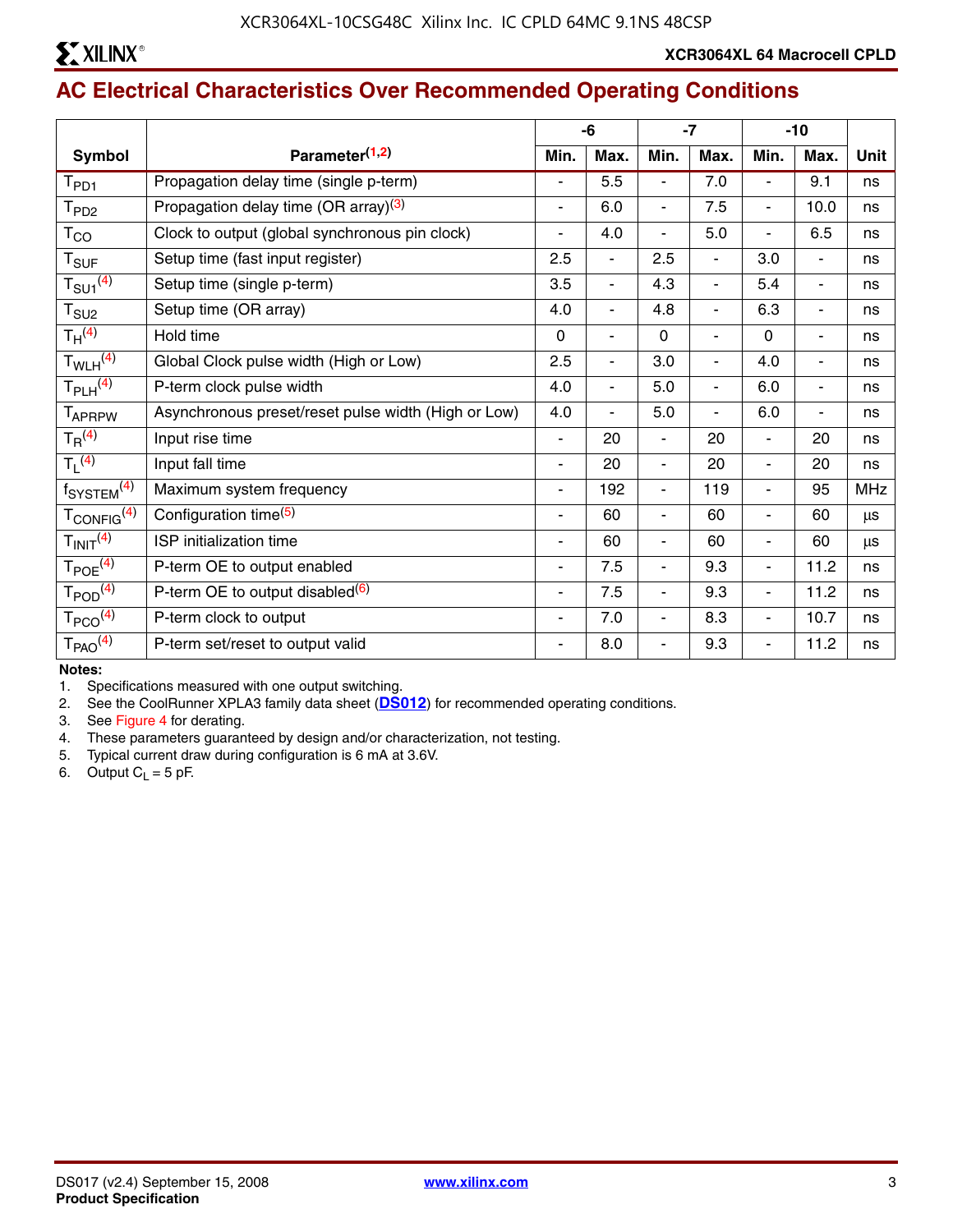# **Internal Timing Parameters**

|                         |                                                   |                          | -6             |                              | $-7$           |                          | $-10$          |             |
|-------------------------|---------------------------------------------------|--------------------------|----------------|------------------------------|----------------|--------------------------|----------------|-------------|
| Symbol                  | Parameter <sup>(1, 2)</sup>                       | Min.                     | Max.           | Min.                         | Max.           | Min.                     | Max.           | <b>Unit</b> |
| <b>Buffer Delays</b>    |                                                   |                          |                |                              |                |                          |                |             |
| $T_{IN}$                | Input buffer delay                                | $\overline{\phantom{0}}$ | 1.3            | $\overline{\phantom{a}}$     | 1.6            | $\blacksquare$           | 2.2            | ns          |
| $T_{FIN}$               | Fast Input buffer delay                           |                          | 2.3            |                              | 3.0            |                          | 3.1            | ns          |
| $T_{GCK}$               | Global Clock buffer delay                         | $\overline{\phantom{0}}$ | 0.8            | $\overline{a}$               | 1.0            | $\overline{\phantom{a}}$ | 1.3            | ns          |
| T <sub>OUT</sub>        | Output buffer delay                               | $\overline{\phantom{0}}$ | 2.2            | ÷,                           | 2.7            | ÷,                       | 3.6            | ns          |
| $T_{EN}$                | Output buffer enable/disable delay                | L.                       | 4.2            | $\qquad \qquad \blacksquare$ | 5.0            | $\overline{a}$           | 5.7            | ns          |
|                         | <b>Internal Register and Combinatorial Delays</b> |                          |                |                              |                |                          |                |             |
| T <sub>LDI</sub>        | Latch transparent delay                           | $\overline{\phantom{0}}$ | 1.3            | $\frac{1}{2}$                | 1.6            | $\overline{\phantom{a}}$ | 2.0            |             |
| $T_{\textrm{SUI}}$      | Register setup time                               | 1.0                      | ÷,             | 1.0                          | $\overline{a}$ | 1.2                      | $\overline{a}$ | ns          |
| $T_{\text{HI}}$         | Register hold time                                | 0.3                      | $\blacksquare$ | 0.5                          | ÷,             | 0.7                      | $\blacksquare$ | ns          |
| T <sub>ECSU</sub>       | Register clock enable setup time                  | 2.0                      | $\blacksquare$ | 2.5                          | ÷,             | 3.0                      | $\blacksquare$ | ns          |
| T <sub>ECHO</sub>       | Register clock enable hold time                   | 3.0                      | L,             | 4.5                          | $\overline{a}$ | 5.5                      |                | ns          |
| $T_{COI}$               | Register clock to output delay                    | L.                       | 1.0            | ÷,                           | 1.3            | $\blacksquare$           | 1.6            | ns          |
| T <sub>AOI</sub>        | Register async. S/R to output delay               | $\overline{\phantom{0}}$ | 2.5            | $\overline{a}$               | 2.3            | $\overline{a}$           | 2.1            | ns          |
| T <sub>RAI</sub>        | Register async. recovery                          | $\blacksquare$           | 4.0            | $\overline{\phantom{a}}$     | 5.0            | $\overline{a}$           | 6.0            | ns          |
| T <sub>PTCK</sub>       | Product term clock delay                          | $\blacksquare$           | 2.5            | $\overline{a}$               | 2.7            | $\blacksquare$           | 3.3            | ns          |
| $T_{LOGI1}$             | Internal logic delay (single p-term)              | $\overline{\phantom{a}}$ | 2.0            | $\overline{\phantom{a}}$     | 2.7            | $\overline{a}$           | 3.3            | ns          |
| T <sub>LOGI2</sub>      | Internal logic delay (PLA OR term)                | $\blacksquare$           | 2.5            | $\overline{a}$               | 3.2            | $\overline{a}$           | 4.2            | ns          |
| <b>Feedback Delays</b>  |                                                   |                          |                |                              |                |                          |                |             |
| $T_F$                   | ZIA delay                                         | $\blacksquare$           | 0.7            | $\overline{\phantom{a}}$     | 2.9            | $\blacksquare$           | 3.5            | ns          |
| <b>Time Adders</b>      |                                                   |                          |                |                              |                |                          |                |             |
| T <sub>LOGI3</sub>      | Fold-back NAND delay                              | $\overline{\phantom{0}}$ | 2.0            | ÷,                           | 2.5            | ÷,                       | 3.0            | ns          |
| T <sub>UDA</sub>        | Universal delay                                   | L.                       | 1.5            | $\overline{\phantom{a}}$     | 2.0            | $\overline{a}$           | 2.5            | ns          |
| <b>T<sub>SLEW</sub></b> | Slew rate limited delay                           |                          | 4.0            | $\blacksquare$               | 5.0            | $\overline{a}$           | 6.0            | ns          |

**Notes:** 

1. These parameters guaranteed by design and/or characterization, not testing.

2. See the CoolRunner XPLA3 family data sheet (**[DS012](http://www.xilinx.com/support/documentation/data_sheets/ds012.pdf)**) for timing model.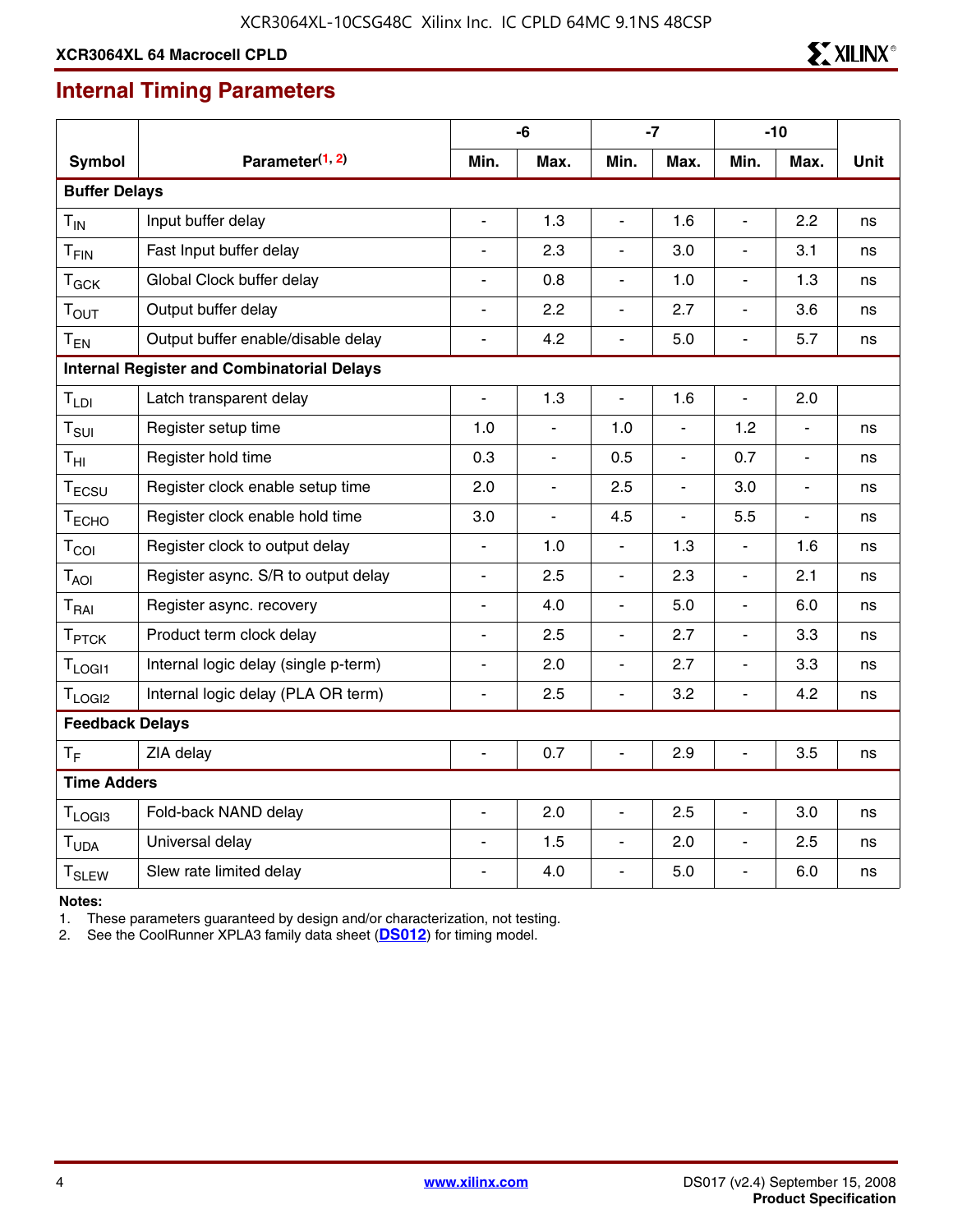# **Switching Characteristics**



| <b>Component</b> | <b>Values</b> |
|------------------|---------------|
| R1               | $390\Omega$   |
| R2               | $390\Omega$   |
| ( ) 1            | 35 pF         |

| <b>Measurement</b> | S1     | S <sub>2</sub> |
|--------------------|--------|----------------|
| $T$ POE (High)     | Open   | Closed         |
| TPOE (Low)         | Closed | Open           |
|                    | Closed | Closed         |

**Note:** For  $T_{POD}$ , C1 = 5 pF. Delay measured at output level of VOL + 300 mV, VOH – 300 mV.

DS017\_03\_102401









#### **Measurements:**

All circuit delays are measured at the +1.5V level of inputs and outputs, unless otherwise specified.

DS017\_05\_042800

*Figure 5:* **Voltage Waveform**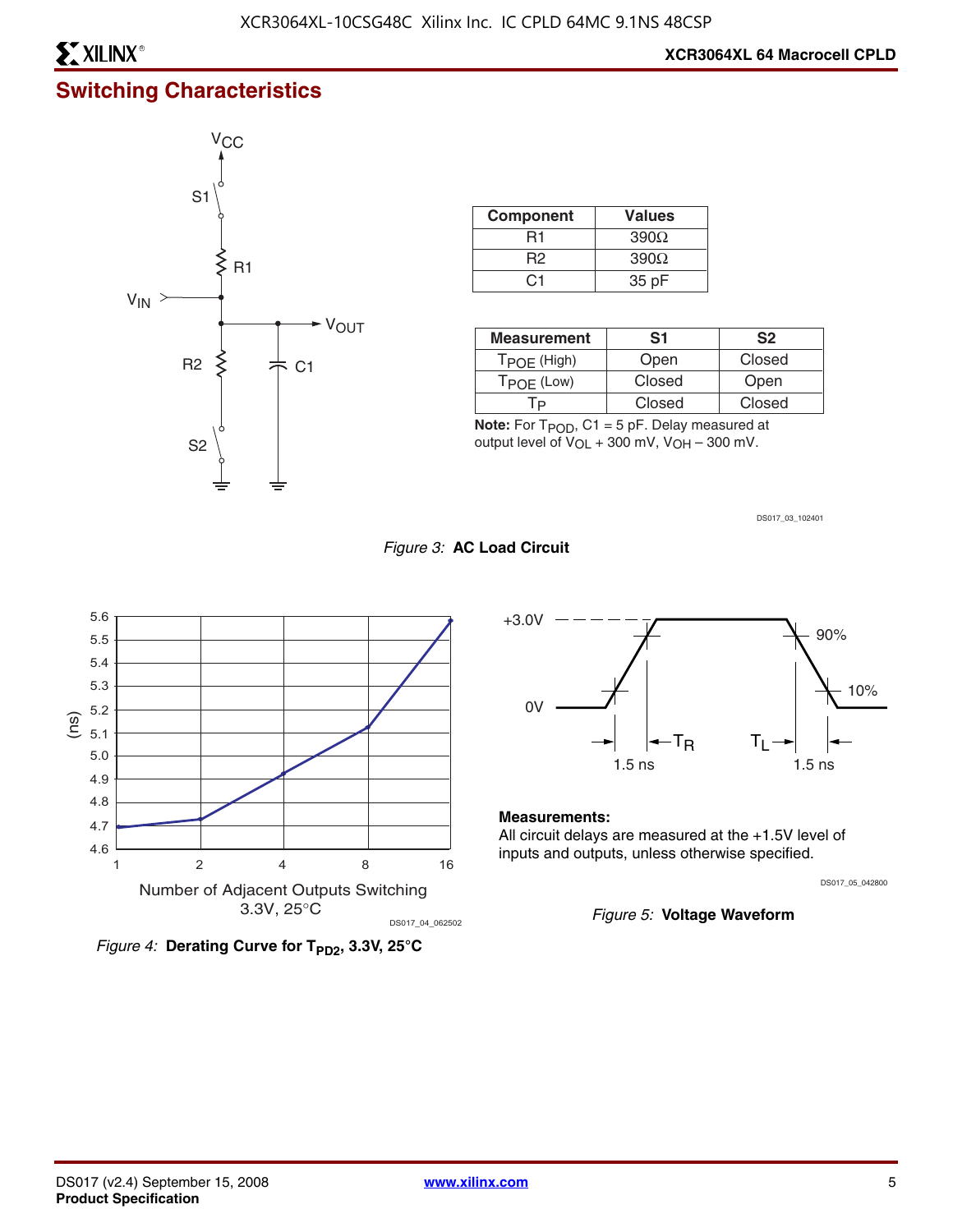*Table 3:* **XCR3064XL I/O Pins**

### **XCR3064XL 64 Macrocell CPLD**

### **Pin Descriptions**

#### *Table 2:* **XCR3064XL User I/O Pins**

|                        | PC44 <sup>(1)</sup> | <b>VQ44</b> | <b>CS48</b> | <b>CP56</b> | <b>VQ100</b> |
|------------------------|---------------------|-------------|-------------|-------------|--------------|
| Total User I/O<br>Pins | 36                  | 36          | 40          | 48          | 68           |

1. This is an obsolete package type. It remains here for legacy support only

#### *Table 3:* **XCR3064XL I/O Pins**

| <b>Function</b><br><b>Block</b> | Macro-<br>cell | $PC44^{(1)}$                 | <b>VQ44</b>                  | <b>CS48</b>              | <b>CP56</b>                  | <b>VQ100</b> |
|---------------------------------|----------------|------------------------------|------------------------------|--------------------------|------------------------------|--------------|
| $\mathbf{1}$                    | 1              | 41                           | 35                           | C <sub>5</sub>           | C <sub>8</sub>               | 85           |
| 1                               | $\overline{c}$ | 40                           | 34                           | A <sub>6</sub>           | A <sub>8</sub>               | 84           |
| 1                               | 3              | $\blacksquare$               | $\overline{\phantom{0}}$     | $\blacksquare$           | $\blacksquare$               | 83           |
| 1                               | 4              | -                            | -                            | -                        | A <sub>9</sub>               | 81           |
| 1                               | 5              | -                            | $\overline{\phantom{0}}$     | $\overline{\phantom{0}}$ | A <sub>5</sub>               | 80           |
| $\mathbf{1}$                    | 6              |                              |                              | A7                       | A10                          | 79           |
| 1                               | 7              |                              |                              |                          |                              | 76           |
| 1                               | 8              | 39                           | 33                           | B <sub>6</sub>           | <b>B10</b>                   | 75           |
| 1                               | 9              | $38^{(2)}$                   | $32^{(2)}$                   | $B7^{(2)}$               | $C10^{(2)}$                  | $73^{(2)}$   |
| 1                               | 10             | 37                           | 31                           | D4                       | D <sub>8</sub>               | 71           |
| 1                               | 11             | 36                           | 30                           | C <sub>6</sub>           | E <sub>8</sub>               | 69           |
| 1                               | 12             | $\blacksquare$               | $\blacksquare$               | $\blacksquare$           | $\qquad \qquad \blacksquare$ | 68           |
| $\mathbf{1}$                    | 13             | $\qquad \qquad \blacksquare$ | $\qquad \qquad \blacksquare$ | -                        | $\qquad \qquad \blacksquare$ | 67           |
| 1                               | 14             | 34                           | 28                           | D6                       | F <sub>8</sub>               | 65           |
| 1                               | 15             | 33                           | 27                           | D7                       | E10                          | 64           |
| 1                               | 16             | $\qquad \qquad \blacksquare$ | $\overline{\phantom{a}}$     | $\overline{\phantom{0}}$ | $\qquad \qquad \blacksquare$ | 63           |
| $\overline{\mathbf{c}}$         | 1              | 4                            | 42                           | A2                       | C <sub>4</sub>               | 92           |
| $\overline{\mathbf{c}}$         | $\overline{c}$ | 5                            | 43                           | A1                       | C <sub>3</sub>               | 93           |
| $\overline{\mathbf{c}}$         | 3              | 6                            | 44                           | C <sub>4</sub>           | A1                           | 94           |
| $\overline{\mathbf{c}}$         | 4              | -                            | -                            | $\overline{\phantom{a}}$ | ÷                            | 96           |
| $\overline{\mathbf{c}}$         | 5              | -                            | -                            | -                        | B1                           | 97           |
| $\overline{\mathbf{c}}$         | 6              |                              |                              | -                        | $\blacksquare$               | 98           |
| $\overline{\mathbf{c}}$         | 7              | -                            | -                            | $\blacksquare$           | A <sub>2</sub>               | 99           |
| 2                               | 8              |                              |                              | B <sub>2</sub>           | A <sub>3</sub>               | 100          |
| 2                               | 9              | 7(2)                         | 1(2)                         | $B1^{(2)}$               | $C1^{(2)}$                   | 4(2)         |
| 2                               | 10             | 8                            | 2                            | C <sub>2</sub>           | D1                           | 6            |
| 2                               | 11             | 9                            | 3                            | C1                       | D <sub>3</sub>               | 8            |
| 2                               | 12             |                              |                              |                          | -                            | 9            |
| 2                               | 13             | -                            |                              | ۳                        | ÷                            | 10           |

| <b>Function</b><br><b>Block</b> | Macro-<br>cell | $PC44^{(1)}$                 | <b>VQ44</b>              | <b>CS48</b>              | <b>CP56</b>     | <b>VQ100</b> |
|---------------------------------|----------------|------------------------------|--------------------------|--------------------------|-----------------|--------------|
| $\overline{c}$                  | 14             | 11                           | 5                        | D <sub>3</sub>           | E <sub>3</sub>  | 12           |
| $\overline{c}$                  | 15             | 12                           | 6                        | D <sub>1</sub>           | F <sub>1</sub>  | 13           |
| $\overline{c}$                  | 16             | ÷,                           | ÷,                       | $\Box$                   | $\overline{a}$  | 14           |
| 3                               | $\mathbf{1}$   | $32^{(2)}$                   | $26^{(2)}$               | $E5^{(2)}$               | $F10^{(2)}$     | $62^{(2)}$   |
| 3                               | 2              | 31                           | 25                       | E7                       | G8              | 61           |
| 3                               | 3              | $\Box$                       | $\blacksquare$           | $\blacksquare$           |                 | 60           |
| 3                               | 4              | 29                           | 23                       | F7                       | H <sub>10</sub> | 58           |
| 3                               | 5              | $\overline{a}$               | $\overline{\phantom{a}}$ | $\overline{\phantom{a}}$ |                 | 57           |
| 3                               | 6              | $\blacksquare$               | $\overline{\phantom{0}}$ | $\blacksquare$           |                 | 56           |
| 3                               | 7              | -                            | -                        | F <sub>6</sub>           | K <sub>8</sub>  | 54           |
| 3                               | 8              | $\qquad \qquad \blacksquare$ | ÷,                       | $\blacksquare$           | K10             | 52           |
| 3                               | 9              | 28                           | 22                       | G7                       | K <sub>9</sub>  | 48           |
| 3                               | 10             | 27                           | 21                       | G <sub>6</sub>           | J10             | 47           |
| 3                               | 11             | 26                           | 20                       | F <sub>5</sub>           | H <sub>8</sub>  | 46           |
| 3                               | 12             | 25                           | 19                       | G <sub>5</sub>           | H <sub>7</sub>  | 45           |
| 3                               | 13             | 24                           | 18                       | F4                       | H <sub>6</sub>  | 44           |
| 3                               | 14             | $\Box$                       | ÷,                       | $\blacksquare$           | $\sim$          | 42           |
| 3                               | 15             | $\blacksquare$               | $\blacksquare$           | $\overline{\phantom{0}}$ | K7              | 41           |
| 3                               | 16             |                              |                          |                          |                 | 40           |
| 4                               | $\mathbf{1}$   | $13^{(2)}$                   | 7(2)                     | $D2^{(2)}$               | $G1^{(2)}$      | $15^{(2)}$   |
| 4                               | 2              | 14                           | 8                        | E <sub>1</sub>           | F <sub>3</sub>  | 16           |
| 4                               | 3              | $\overline{\phantom{a}}$     | $\overline{\phantom{0}}$ | $\overline{\phantom{a}}$ | $\blacksquare$  | 17           |
| 4                               | 4              | 16                           | 10                       | F <sub>1</sub>           | G <sub>3</sub>  | 19           |
| 4                               | 5              | 17                           | 11                       | G1                       | J1              | 20           |
| 4                               | 6              |                              |                          |                          |                 | 21           |
| 4                               | 7              |                              |                          |                          |                 | 23           |
| 4                               | 8              | $\overline{\phantom{0}}$     | $\overline{\phantom{0}}$ | ٠                        | K1              | 25           |
| 4                               | 9              | 18                           | 12                       | E4                       | K4              | 29           |
| 4                               | 10             | 19                           | 13                       | F <sub>2</sub>           | K <sub>2</sub>  | 30           |
| 4                               | 11             | 20                           | 14                       | G <sub>2</sub>           | K3              | 31           |
| 4                               | 12             | 21                           | 15                       | F <sub>3</sub>           | H <sub>3</sub>  | 32           |
| 4                               | 13             |                              | $\blacksquare$           | G <sub>3</sub>           | H4              | 33           |
| 4                               | 14             | $\overline{a}$               | $\overline{\phantom{0}}$ | ÷,                       | $\blacksquare$  | 35           |
| 4                               | 15             |                              |                          |                          | K <sub>5</sub>  | 36           |
| 4                               | 16             |                              |                          |                          |                 | 37           |
| Notae:                          |                |                              |                          |                          |                 |              |

#### **Notes:**

1. This is an obsolete package type. It remains here for legacy support only.

2. JTAG pins.

**EXILINX<sup>®</sup>**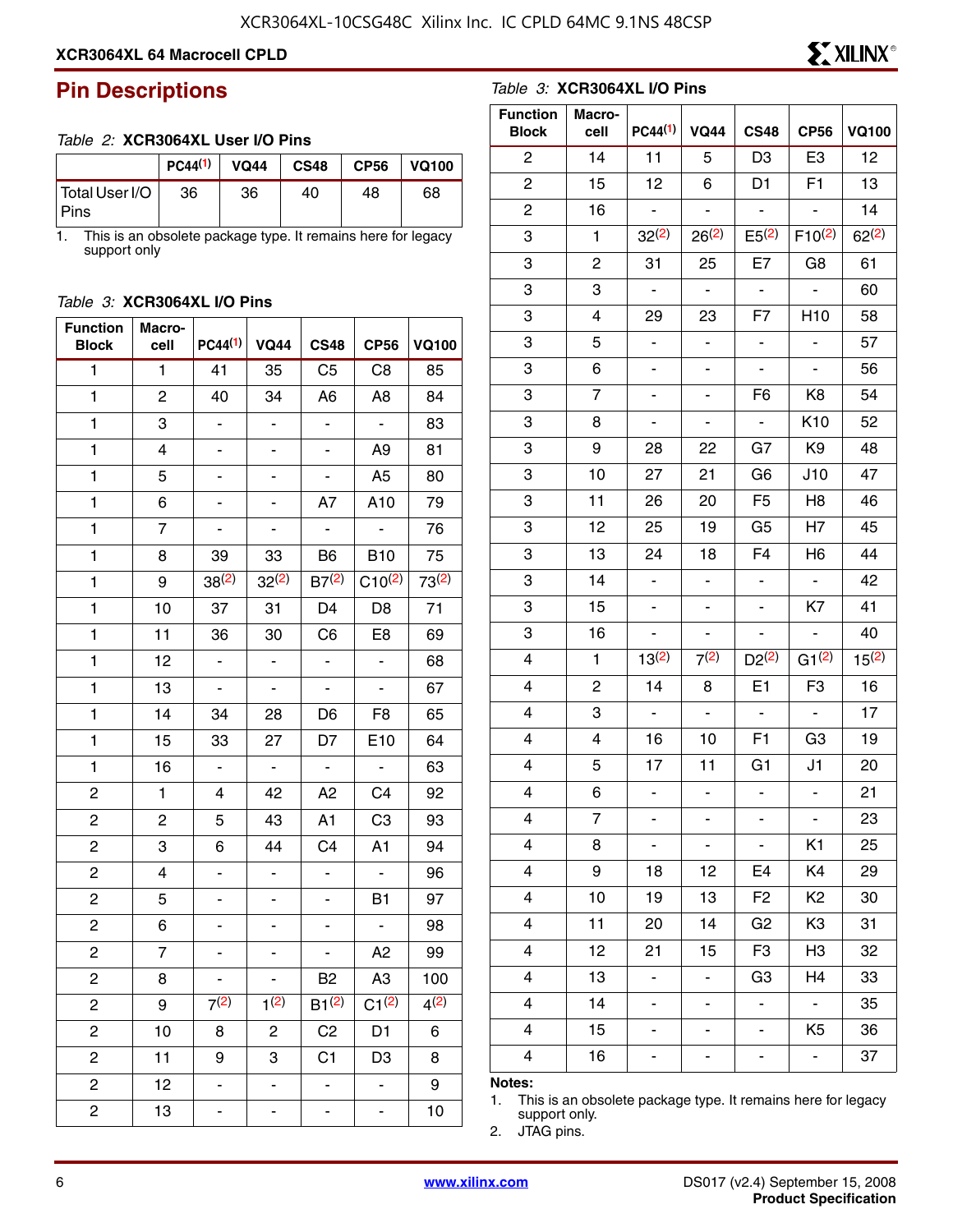$\triangle$  XILINX®

#### *Table 4:* **XCR3064XL Global, JTAG, Port Enable, Power, and No Connect Pins**

| <b>Pin Type</b> | $PC44^{(1)}$   | <b>VQ44</b>    | <b>CS48</b>    | <b>CP56</b>     | <b>VQ100</b>                                                     |
|-----------------|----------------|----------------|----------------|-----------------|------------------------------------------------------------------|
| INO / CLKO      | $\mathbf{2}$   | 40             | A <sub>3</sub> | C <sub>5</sub>  | 90                                                               |
| IN1 / CLK1      | $\mathbf{1}$   | 39             | B4             | C <sub>6</sub>  | 89                                                               |
| IN2 / CLK2      | 44             | 38             | A4             | C7              | 88                                                               |
| IN3 / CLK3      | 43             | 37             | B <sub>5</sub> | A <sub>6</sub>  | 87                                                               |
| <b>TCK</b>      | 32             | 26             | E <sub>5</sub> | F <sub>10</sub> | 62                                                               |
| TDI             | $\overline{7}$ | 1              | <b>B1</b>      | C <sub>1</sub>  | $\overline{4}$                                                   |
| <b>TDO</b>      | 38             | 32             | <b>B7</b>      | C10             | 73                                                               |
| <b>TMS</b>      | 13             | $\overline{7}$ | D <sub>2</sub> | G <sub>1</sub>  | 15                                                               |
| PORT_EN         | $10^{(2)}$     | 4(2)           | $C3^{(2)}$     | $E1^{(2)}$      | $11^{(2)}$                                                       |
| $V_{\rm CC}$    | 3, 15, 23, 35  | 9, 17, 29, 41  | B3, C7, E2, G4 | A4, D10, H1, H5 | 3, 18, 34, 39, 51,<br>66, 82, 91                                 |
| <b>GND</b>      | 22, 30, 42     | 16, 24, 36     | A5, E3, E6     | A7, G10, K6     | 26, 38, 43, 59, 74,<br>86, 95                                    |
| No Connects     |                |                |                |                 | 1, 2, 5, 7, 22, 24,<br>27, 28, 49, 50, 53,<br>55, 70, 72, 77, 78 |

#### **Notes:**

- 1. This is an obsolete package type. It remains here for legacy support only.
- 2. Port Enable is brought High to enable JTAG pins when JTAG pins are used as I/O. See family data sheet (**[DS012](http://www.xilinx.com/support/documentation/data_sheets/ds012.pdf)**) for more information.

# **Device Part Marking**



Sample package with part marking.

#### **Notes:**

- 1. Due to the small size of chip scale packages, part marking on these packages does not follow the above sample and the complete part number cannot be included in the marking. Part marking on chip scale packages by line:
	- Line  $1 = X$  (Xilinx logo), then truncated part number (no XC), i.e., 3064XL.
	- $\cdot$  Line 2 = Not related to device part number.
	- $\cdot$  Line 3 = Not related to device part number.
	- Line 4 = Package code, speed, operating temperature, three digits not related to device part number. Package codes:  $C1 = CS48$ ,  $C2 = CSG48$ ,  $C3 = CP56$ ,  $C4 = CPG56$ .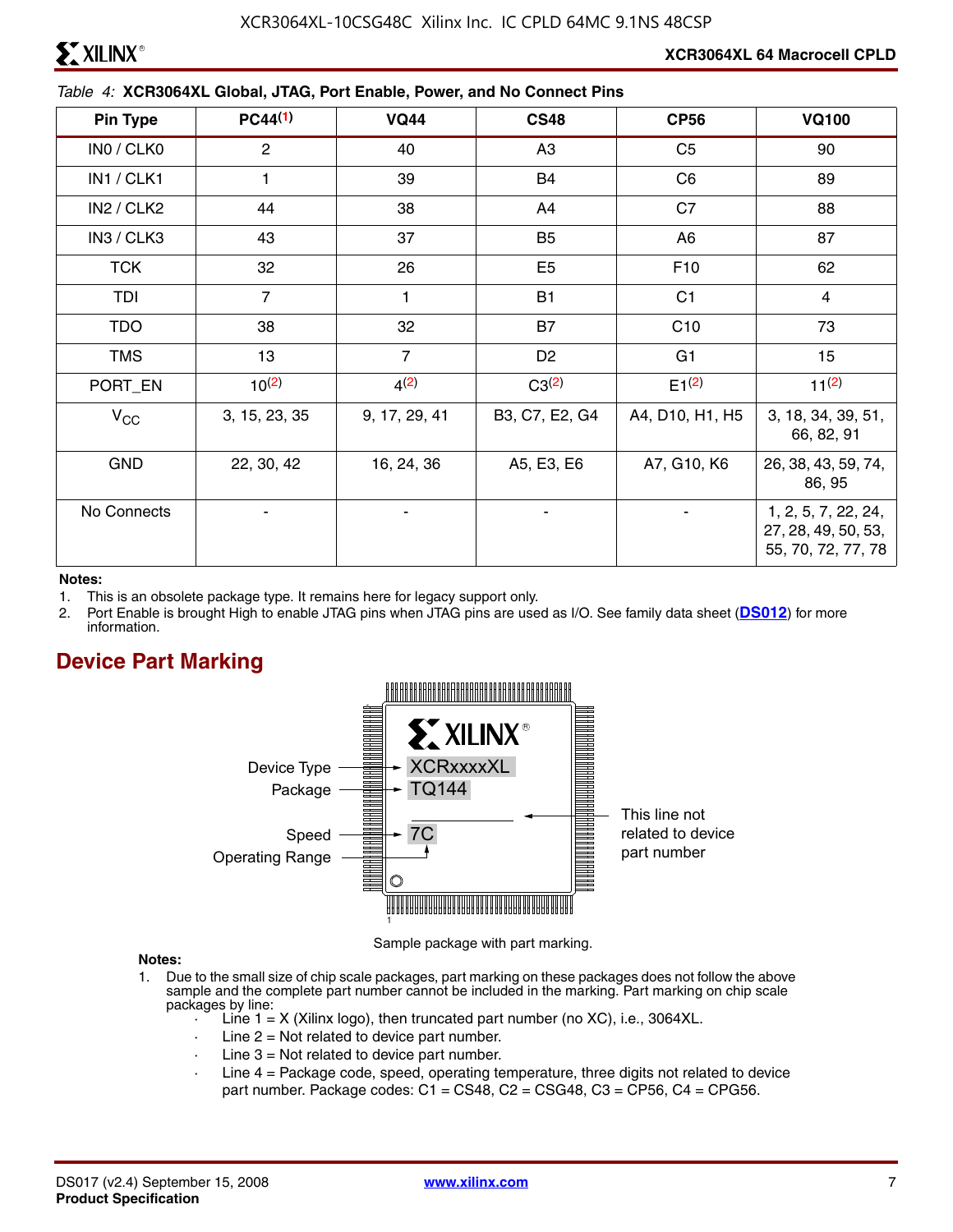# **Ordering Combination Information**

| <b>Device Ordering and</b><br><b>Part Marking Number</b> | <b>Speed</b><br>(pin-to-pin<br>delay) | Pkg.<br>Symbol   | No.<br>of<br><b>Pins</b> | Package Type                                   | Operating<br>Range $(1)$ |
|----------------------------------------------------------|---------------------------------------|------------------|--------------------------|------------------------------------------------|--------------------------|
| XCR3064XL-6VQ44C                                         | 6 ns                                  | <b>VQ44</b>      | 44                       | Very Thin Quad Flat Pack (VQFP)                | C                        |
| XCR3064XL-6VQG44C                                        | 6 ns                                  | VQG44            | 44                       | Very Thin Quad Flat Pack (VQFP); Pb-Free       | $\mathsf C$              |
| XCR3064XL-6CS48C                                         | 6 ns                                  | <b>CS48</b>      | 48                       | Chip Scale Package (CSP)                       | $\mathsf C$              |
| XCR3064XL-6CSG48C                                        | 6 <sub>ns</sub>                       | CSG48            | 48                       | Chip Scale Package (CSP); Pb-Free              | $\mathsf C$              |
| XCR3064XL-6CP56C                                         | 6 ns                                  | CP56             | 56                       | Chip Scale Package (CSP)                       | $\mathsf C$              |
| XCR3064XL-6CPG56C                                        | 6 ns                                  | CPG56            | 56                       | Chip Scale Package (CSP); Pb-Free              | C                        |
| XCR3064XL-6VQ100C                                        | 6 <sub>ns</sub>                       | <b>VQ100</b>     | 100                      | Very Thin Quad Flat Package (VQFP)             | $\mathsf C$              |
| XCR3064XL-6VQG100C                                       | 6 ns                                  | <b>VQG100</b>    | 100                      | Very Thin Quad Flat Package (VQFP);<br>Pb-Free | C                        |
| XCR3064XL-7VQ44C                                         | $7.5$ ns                              | <b>VQ44</b>      | 44                       | Very Thin Quad Flat Pack (VQFP)                | C                        |
| XCR3064XL-7VQG44C                                        | 7.5 ns                                | VQG44            | 44                       | Very Thin Quad Flat Pack (VQFP); Pb-Free       | $\mathbf C$              |
| XCR3064XL-7CS48C                                         | 7.5 ns                                | <b>CS48</b>      | 48                       | Chip Scale Package (CSP)                       | $\mathsf C$              |
| XCR3064XL-7CSG48C                                        | 7.5 ns                                | CSG48            | 48                       | Chip Scale Package (CSP); Pb-Free              | $\mathsf C$              |
| XCR3064XL-7CP56C                                         | $7.5$ ns                              | CP <sub>56</sub> | 56                       | Chip Scale Package (CSP)                       | C                        |
| XCR3064XL-7CPG56C                                        | $\overline{7}$ .5 ns                  | CPG56            | 56                       | Chip Scale Package (CSP); Pb-Free              | $\mathsf C$              |
| XCR3064XL-7VQ100C                                        | 7.5 ns                                | <b>VQ100</b>     | 100                      | Very Thin Quad Flat Package (VQFP)             | $\mathbf C$              |
| XCR3064XL-7VQG100C                                       | 7.5 ns                                | <b>VQG100</b>    | 100                      | Very Thin Quad Flat Package (VQFP);<br>Pb-Free | $\mathsf C$              |
| XCR3064XL-7VQ44I                                         | $7.5$ ns                              | <b>VQ44</b>      | 44                       | Very Thin Quad Flat Pack (VQFP)                |                          |
| XCR3064XL-7VQG44I                                        | 7.5 ns                                | VQG44            | 44                       | Very Thin Quad Flat Pack (VQFP); Pb-Free       |                          |
| XCR3064XL-7CS48I                                         | 7.5 ns                                | <b>CS48</b>      | 48                       | Chip Scale Package (CSP)                       |                          |
| XCR3064XL-7CSG48I                                        | 7.5 ns                                | CSG48            | 48                       | Chip Scale Package (CSP); Pb-Free              |                          |
| XCR3064XL-7CP56I                                         | $\overline{7.5}$ ns                   | <b>CP56</b>      | 56                       | Chip Scale Package (CSP)                       |                          |
| XCR3064XL-7CPG56I                                        | $7.5$ ns                              | CPG56            | 56                       | Chip Scale Package (CSP); Pb-Free              |                          |
| XCR3064XL-7VQ100I                                        | 7.5 ns                                | <b>VQ100</b>     | 100                      | Very Thin Quad Flat Package (VQFP)             |                          |
| XCR3064XL-7VQG100I                                       | 7.5 ns                                | <b>VQG100</b>    | 100                      | Very Thin Quad Flat Package (VQFP);<br>Pb-Free |                          |
| XCR3064XL-10VQ44C                                        | 10 <sub>ns</sub>                      | <b>VQ44</b>      | 44                       | Very Thin Quad Flat Pack (VQFP)                | C                        |
| XCR3064XL-10VQG44C                                       | 10 <sub>ns</sub>                      | VQG44            | 44                       | Very Thin Quad Flat Pack (VQFP); Pb-Free       | C                        |
| XCR3064XL-10CS48C                                        | 10 <sub>ns</sub>                      | <b>CS48</b>      | 48                       | Chip Scale Package (CSP)                       | $\mathsf C$              |
| XCR3064XL-10CSG48C                                       | 10 <sub>ns</sub>                      | CSG48            | 48                       | Chip Scale Package (CSP); Pb-Free              | C                        |
| XCR3064XL-10CP56C                                        | 10 <sub>ns</sub>                      | <b>CP56</b>      | 56                       | Chip Scale Package (CSP)                       | $\mathbf C$              |
| XCR3064XL-10CPG56C                                       | 10 <sub>ns</sub>                      | CPG56            | 56                       | Chip Scale Package (CSP); Pb-Free              | $\mathsf C$              |
| XCR3064XL-10VQ100C                                       | 10 <sub>ns</sub>                      | <b>VQ100</b>     | 100                      | Very Thin Quad Flat Package (VQFP)             | C                        |
| XCR3064XL-10VQG100C                                      | 10 <sub>ns</sub>                      | <b>VQG100</b>    | 100                      | Very Thin Quad Flat Package (VQFP);<br>Pb-Free | C                        |
| XCR3064XL-10VQ44I                                        | 10 <sub>ns</sub>                      | <b>VQ44</b>      | 44                       | Very Thin Quad Flat Pack (VQFP)                | L                        |
| XCR3064XL-10VQG44I                                       | 10 <sub>ns</sub>                      | VQG44            | 44                       | Very Thin Quad Flat Pack (VQFP); Pb-Free       | L                        |
| XCR3064XL-10CS48I                                        | 10 <sub>ns</sub>                      | <b>CS48</b>      | 48                       | Chip Scale Package (CSP)                       |                          |
| XCR3064XL-10CSG48I                                       | 10 <sub>ns</sub>                      | CSG48            | 48                       | Chip Scale Package (CSP); Pb-Free              | T                        |
| XCR3064XL-10CP56I                                        | 10 <sub>ns</sub>                      | CP <sub>56</sub> | 56                       | Chip Scale Package (CSP)                       |                          |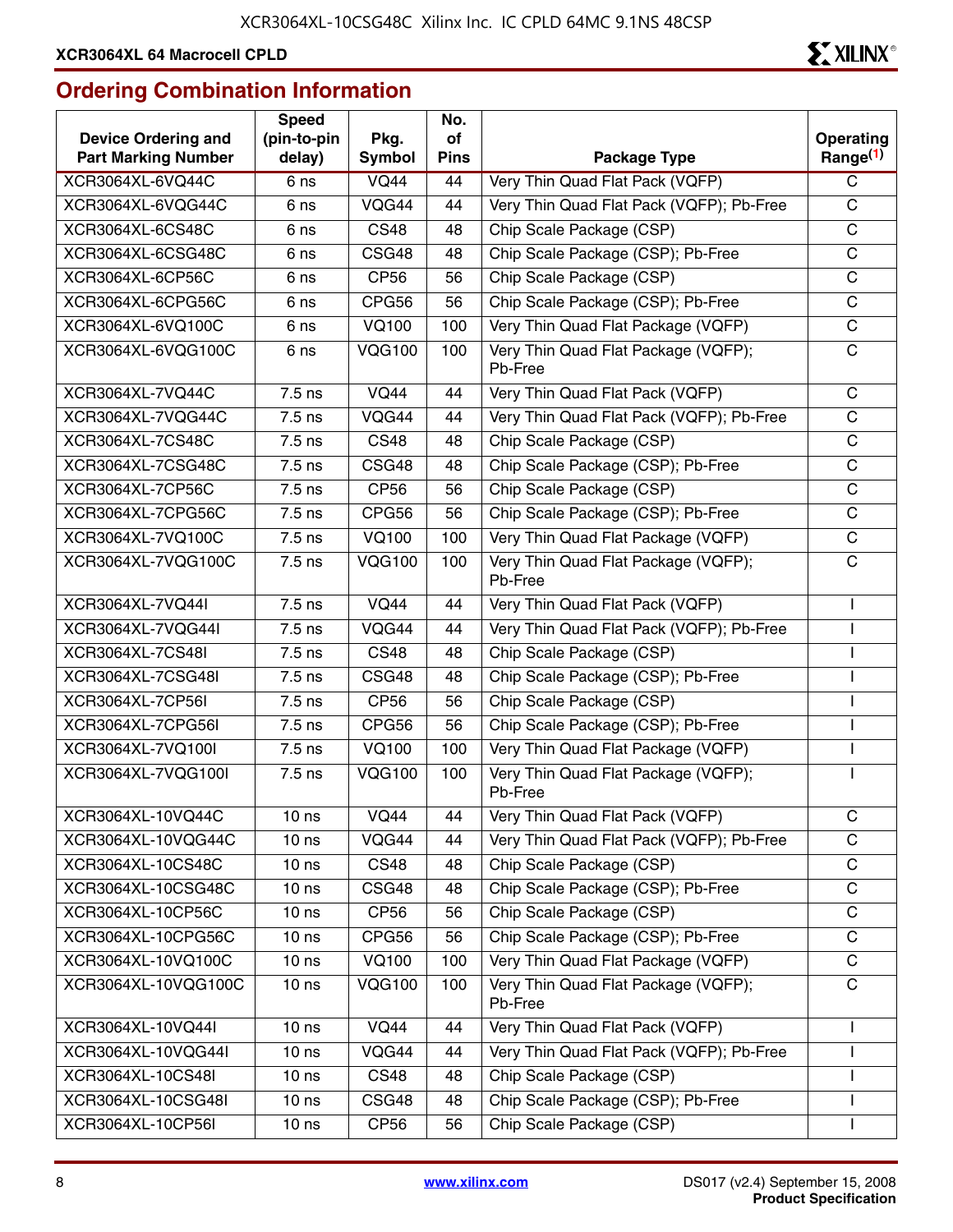# **EXILINX®**

# **Ordering Combination Information** *(Continued)*

| <b>Device Ordering and</b><br><b>Part Marking Number</b> | <b>Speed</b><br>(pin-to-pin<br>delay) | Pkg.<br>Symbol | No.<br>οf<br><b>Pins</b> | Package Type                                   | <b>Operating</b><br>Range $(1)$ |
|----------------------------------------------------------|---------------------------------------|----------------|--------------------------|------------------------------------------------|---------------------------------|
| XCR3064XL-10CPG56L                                       | 10 <sub>ns</sub>                      | CPG56          | 56                       | Chip Scale Package (CSP); Pb-Free              |                                 |
| XCR3064XL-10VQ100I                                       | 10 <sub>ns</sub>                      | VQ100          | 100                      | Very Thin Quad Flat Package (VQFP)             |                                 |
| XCR3064XL-10VQG100I                                      | 10 <sub>ns</sub>                      | <b>VQG100</b>  | 100                      | Very Thin Quad Flat Package (VQFP);<br>Ph-Free |                                 |

#### **Notes:**

1. C = Commercial:  $T_A = 0^\circ$  to +70°C; I = Industrial:  $T_A = -40^\circ$  to +85°C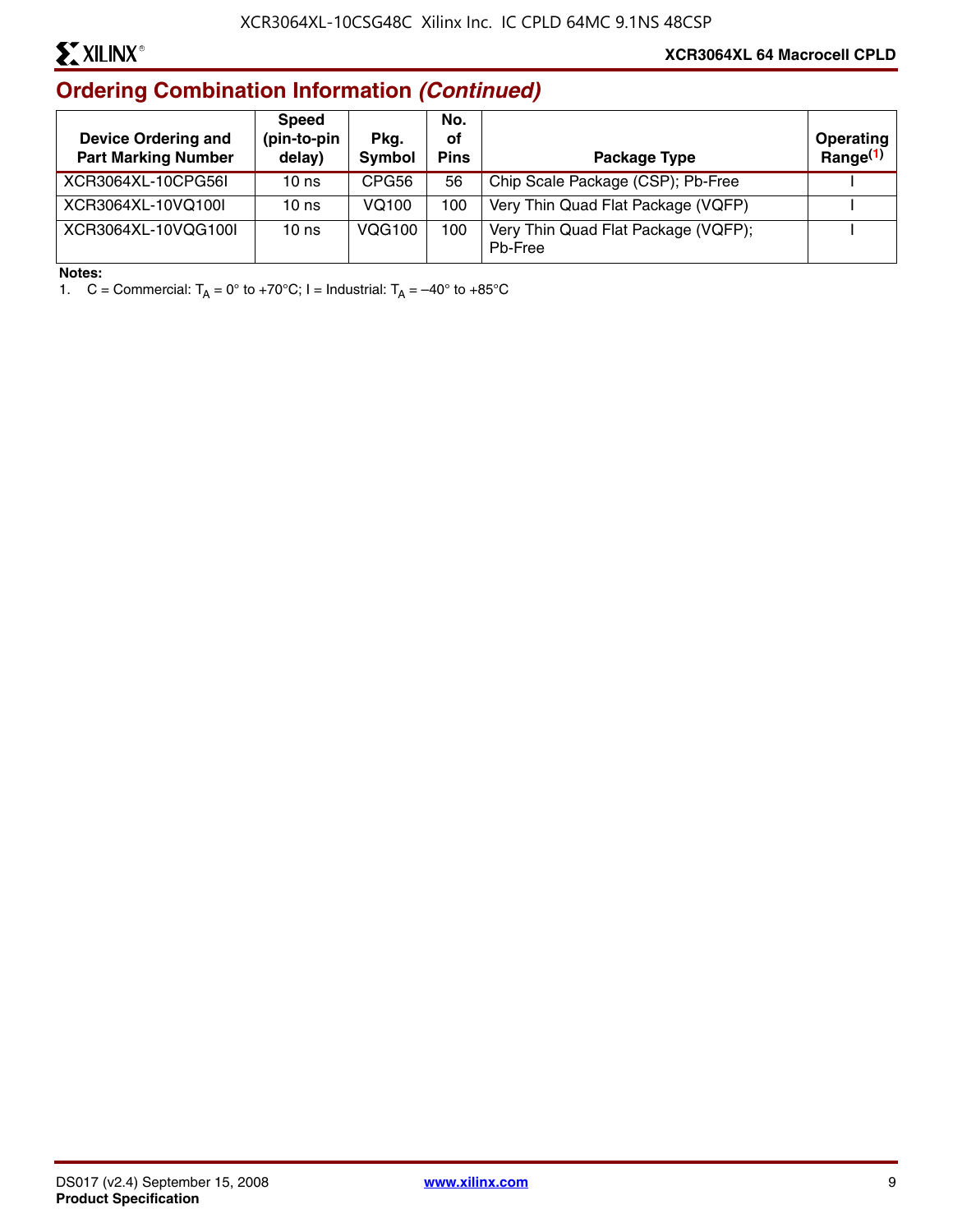### **Warranty Disclaimer**

THESE PRODUCTS ARE SUBJECT TO THE TERMS OF THE XILINX LIMITED WARRANTY WHICH CAN BE VIEWED AT [http://www.xilinx.com/warranty.htm.](http://www.xilinx.com/warranty.htm) THIS LIMITED WARRANTY DOES NOT EXTEND TO ANY USE OF THE PRODUCTS IN AN APPLICATION OR ENVIRONMENT THAT IS NOT WITHIN THE SPECIFICATIONS STATED ON THE THEN-CURRENT XILINX DATA SHEET FOR THE PRODUCTS. PRODUCTS ARE NOT DESIGNED TO BE FAIL-SAFE AND ARE NOT WARRANTED FOR USE IN APPLICATIONS THAT POSE A RISK OF PHYSICAL HARM OR LOSS OF LIFE. USE OF PRODUCTS IN SUCH APPLICATIONS IS FULLY AT THE RISK OF CUSTOMER SUBJECT TO APPLICABLE LAWS AND REGULATIONS.

# **Additional Information**

**[CoolRunner XPLA3 CPLD Data Sheets and Application](http://www.xilinx.com/support/documentation/coolrunner_xpla3.htm) Notes**

**[Device Packages](http://www.xilinx.com/support/documentation/package_specifications.htm) [Device Package User Guide](http://www.xilinx.com/support/documentation/user_guides/ug112.pdf)**

# **Revision History**

The following table shows the revision history for this document.

| Date     | <b>Version</b> | <b>Revision</b>                                                                                                                                                                                                                                                                                                                                                                                                                                                                                                                                                                                                            |  |
|----------|----------------|----------------------------------------------------------------------------------------------------------------------------------------------------------------------------------------------------------------------------------------------------------------------------------------------------------------------------------------------------------------------------------------------------------------------------------------------------------------------------------------------------------------------------------------------------------------------------------------------------------------------------|--|
| 06/01/00 | 1.0            | Initial Xilinx release.                                                                                                                                                                                                                                                                                                                                                                                                                                                                                                                                                                                                    |  |
| 08/30/00 | 1.1            | Added 48-ball CS BGA package.                                                                                                                                                                                                                                                                                                                                                                                                                                                                                                                                                                                              |  |
| 11/18/00 | 1.2            | Updated to full production data sheet; corrected note in Table 4 to read: "port enable pin is<br>brought High".                                                                                                                                                                                                                                                                                                                                                                                                                                                                                                            |  |
| 12/08/00 | 1.3            | Added PC44 package.                                                                                                                                                                                                                                                                                                                                                                                                                                                                                                                                                                                                        |  |
| 04/11/01 | 1.4            | Added Typical I/V curve, Figure 2; added Table 2: Total User I/O; changed V <sub>OH</sub> spec.                                                                                                                                                                                                                                                                                                                                                                                                                                                                                                                            |  |
| 04/19/01 | 1.5            | Updated Typical I/V curve, Figure 2: added voltage levels.                                                                                                                                                                                                                                                                                                                                                                                                                                                                                                                                                                 |  |
| 01/08/02 | 1.6            | Moved $I_{CC}$ vs. Freq Figure 1 and Table 1 to page 1. Added single p-term setup time ( $T_{SUI}$ )<br>to AC Table, renamed $T_{SU}$ to $T_{SU2}$ for setup time through the OR array. Updated $T_{SUF}$ and<br>T <sub>FIN</sub> spec to match software timing. Added T <sub>INIT</sub> spec. Updated T <sub>CONFIG</sub> spec. Updated T <sub>HI</sub><br>spec to correct a typo. Updated AC Load Circuit diagram to more closely resemble true test<br>conditions, added note for T <sub>POD</sub> delay measurement. Updated note 5 in AC Characteristics<br>table lowering typical current draw during configuration. |  |
| 04/02/02 | 1.7            | Updated the following specs based on characterization of product after move to UMC<br>fabrication: V <sub>OH</sub> , F <sub>SYSTEM</sub> , T <sub>PCO</sub> (added T <sub>PTCK</sub> parameter), T <sub>F</sub> , and T <sub>LOGI3</sub> . Added typical<br>leakage current note to DC table. Also updated Typical $I_{CC}$ vs. Frequency and Derating<br>Curve for T <sub>PD2</sub> (improved to 5.4 ns for 16 outputs switching) per new characterization data.                                                                                                                                                          |  |
| 01/27/03 | 1.8            | Corrected typical I <sub>CC</sub> vs. Frequency (Figure 1) and Derating Curve for T <sub>PD2</sub> (Figure 4).<br>Updated F <sub>MAX</sub> for -6 speed, $I_{CC} \otimes f=1$ MHz based on characterization of product after move<br>to UMC fabrication. Updated Ordering Information format.                                                                                                                                                                                                                                                                                                                              |  |
| 07/15/03 | 1.9            | Updated Device Part Marking. Updated test conditions for I <sub>II</sub> and I <sub>IH</sub> .                                                                                                                                                                                                                                                                                                                                                                                                                                                                                                                             |  |
| 08/21/03 | 2.0            | Updated Package Device Marking Pin 1 orientation.                                                                                                                                                                                                                                                                                                                                                                                                                                                                                                                                                                          |  |
| 02/13/04 | 2.1            | Add soldering temperature. Add links to application notes and data sheets and packages.                                                                                                                                                                                                                                                                                                                                                                                                                                                                                                                                    |  |
| 04/08/05 | 2.2            | Added $I_{CCSB}$ Typical and $T_{APRPW}$ specifications. Removed $T_{SOI}$ specification.                                                                                                                                                                                                                                                                                                                                                                                                                                                                                                                                  |  |
| 03/31/06 | 2.3            | Added Warranty Disclaimer. Added Pb-Free information to ordering table.                                                                                                                                                                                                                                                                                                                                                                                                                                                                                                                                                    |  |
| 09/15/08 | 2.4            | Added notes to Table 2, Table 3 and Table 4 to indicate the PC44 package is obsolete.<br>Removed part number references to the obsolete PC44C and PCG44C packages in the<br>Ordering Combination Information. See Product Discontinuation Notice xcn07022.pdf.                                                                                                                                                                                                                                                                                                                                                             |  |